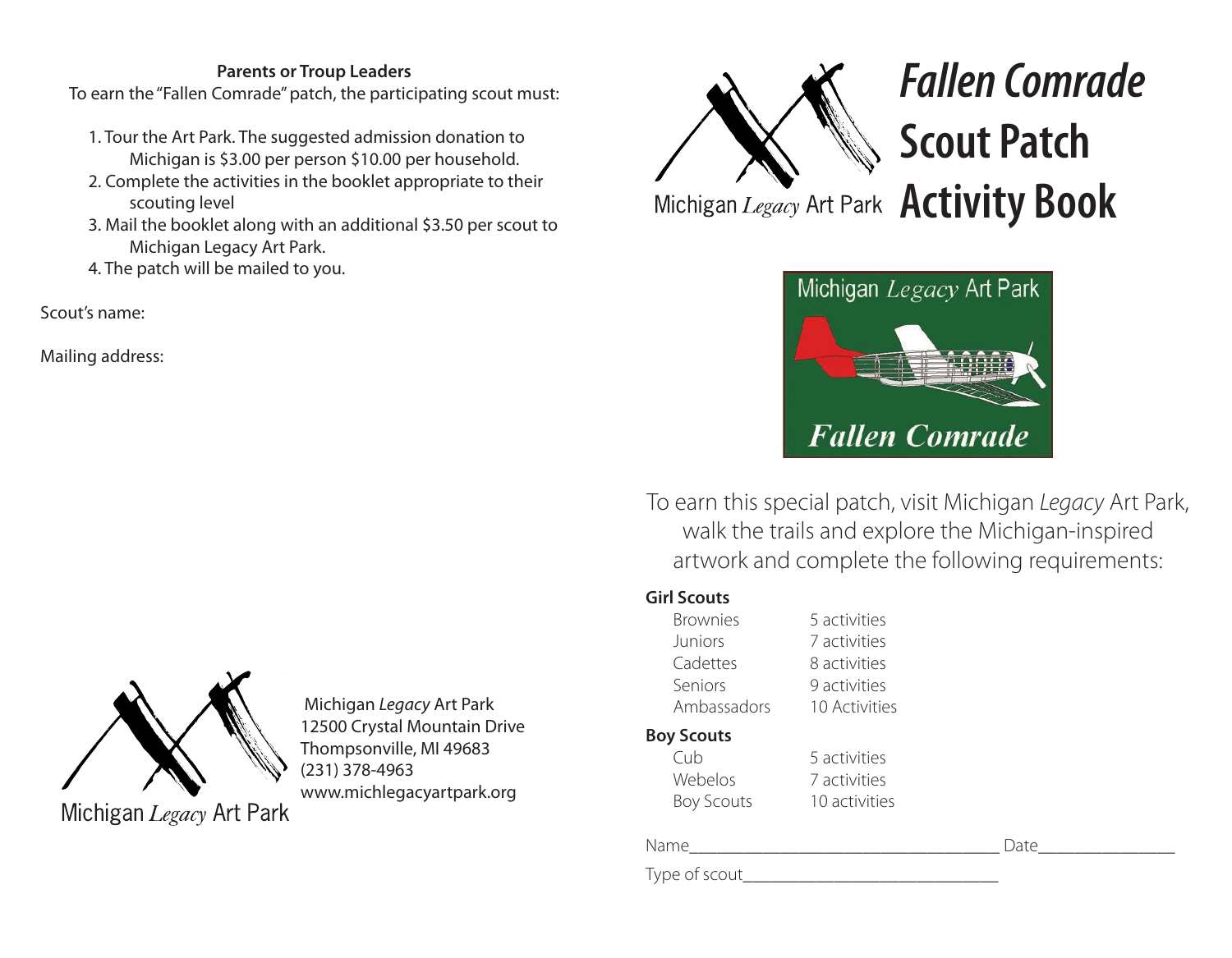## **Tuskegee Airmen**



The Tuskegee Airmen were college-educated young black men who passed the same tests and underwent the same high level of training that all Army Air Corps pilots faced. They flew their fighter planes in the skies over Europe where they fought off the best of the Luftwaffe. They saved the lives of hundreds of bomber

pilots and crewmen as they escorted them to their targets and then home.

Back at their bases both in Europe and the United States, the Tuskegee Airmen were not met with respect or thanks for their service. Instead they were confronted with racism, segregation and contempt. Their fellow Army Air Corps officers and commanders saw their skin color as the only quality that mattered.

When the war in Europe ended, the Tuskegee Airmen continued to fight against their unfair treatment. Finally, President Truman recognized their bravery and outstanding work they did during World War II when he signed the executive order to integrate the armed forces in 1948.



Images this page Top: Pilots of the 332nd Fighter Group Bottom: Patch of the 100th Fighter Squadron (left), Patch of the 99th Fighter Squadron (right) Images, opposite page Top: P-51 Mustand Fighter Plane Bottom: *Fallen Comrade*, David Greenwood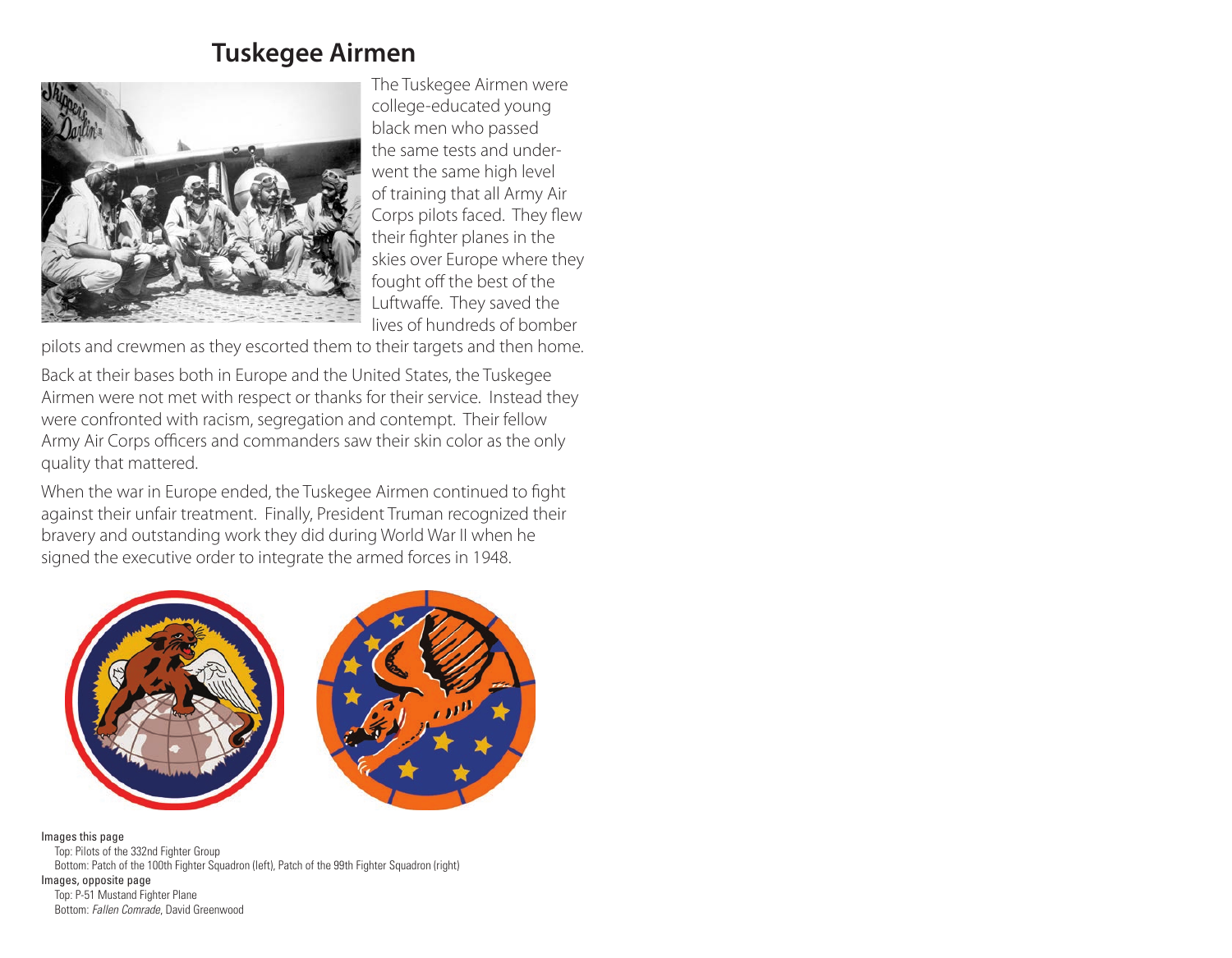## **Fallen Comrade and the Michigan Connection**



The artist David Greenwood, was so inspired by the story of the Tuskegee Airmen, that he designed his sculpture *Fallen Comrade.* Based on the P-51 Mustang fighter plane, the artist added the symbol of the Tuskegee squadron: Red Tails.

*Fallen Comrade* is a tribute to the valor and skill of the Tuskegee Airmen, the African American fighter pilots whose

World War II record was heroic on two fronts: in air combat and in breaking the barriers of racism in the U.S. military.



Resting peacefully in the woods, this sculpture prompts us to remember those who fought for our personal and national freedom even as they were denied their own.

Of the nearly 1,000 trained Tuskegee Airmen, 155 were from Michigan. Many completed additional training at Selfridge Air National Guard Base in Michigan.

The airplane also symbolizes Detroit as the "Arsenal of Democracy." The Detroit automakers built \$29 billion worth of war-related items including airplanes, tanks, armor and artillery through the federally-funded Defense Plant Corporation.

*Fallen Comrade* is a prime example of how expressive contemporary sculpture can salvage fresh, even mystical experiences from history.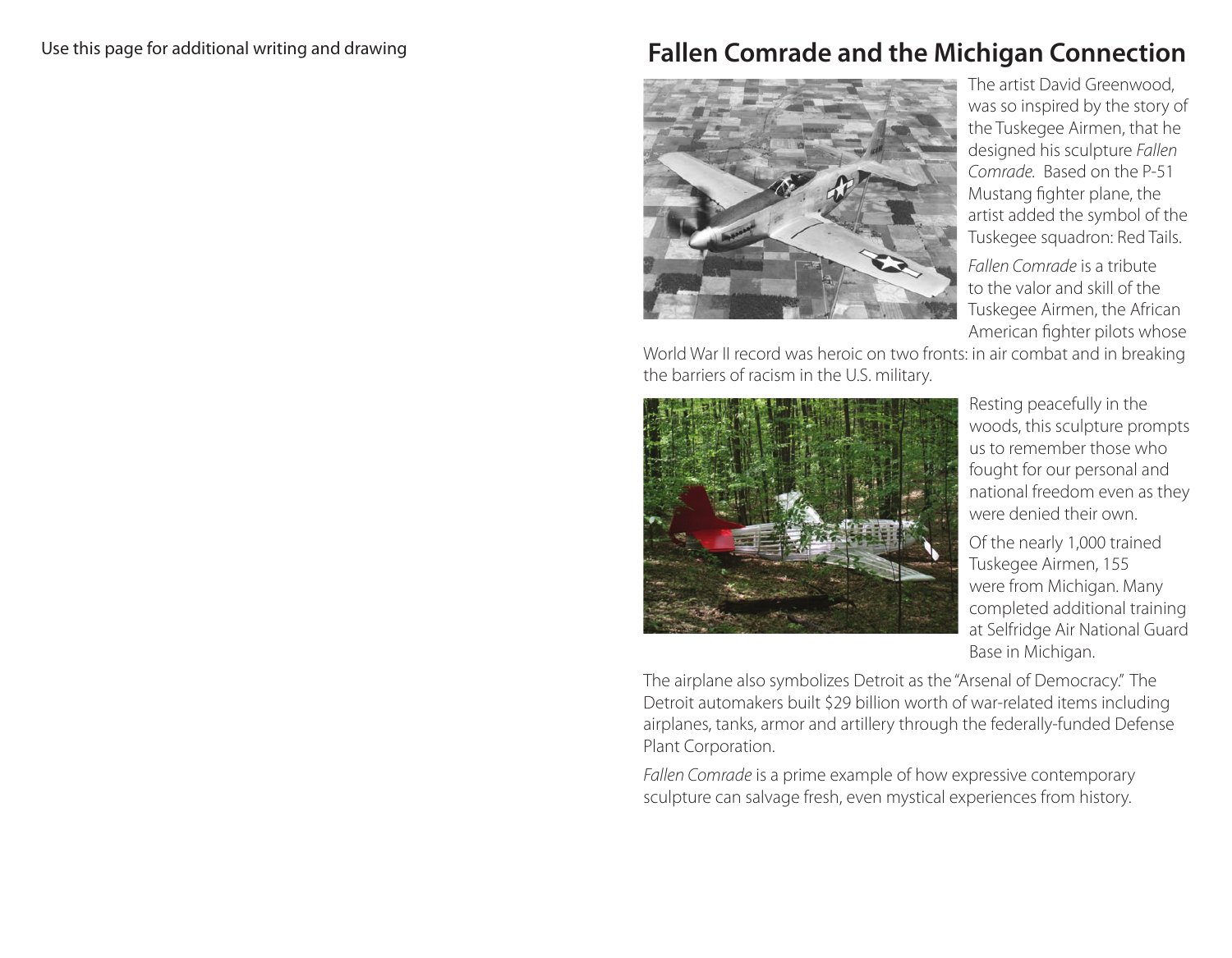# **Activities**

16. Journal about your visit to Michigan Legacy Art Park.

*To prepare to answer the questions in this Activity Book read the "Tuskegee Airmen" section in this booklet. Go to your library or online with a parent to learn even more about the Tuskegee Airmen and Michigan history during World War II. Use additional paper as needed.*

- 1. Use the trail guide and map available at the Park entrance to tour the Park (hint: the trail guide is a good resource to help you answer questions and do these activities.)
- 2. What is a sculptor?

3. Who were the Tuskegee Airmen? What did they do?

4. What is the most interesting thing you learned about the Tuskegee Airmen?

5. What do you think artist David Greenwood wants to convey in his *Fallen Comrade* sculpture?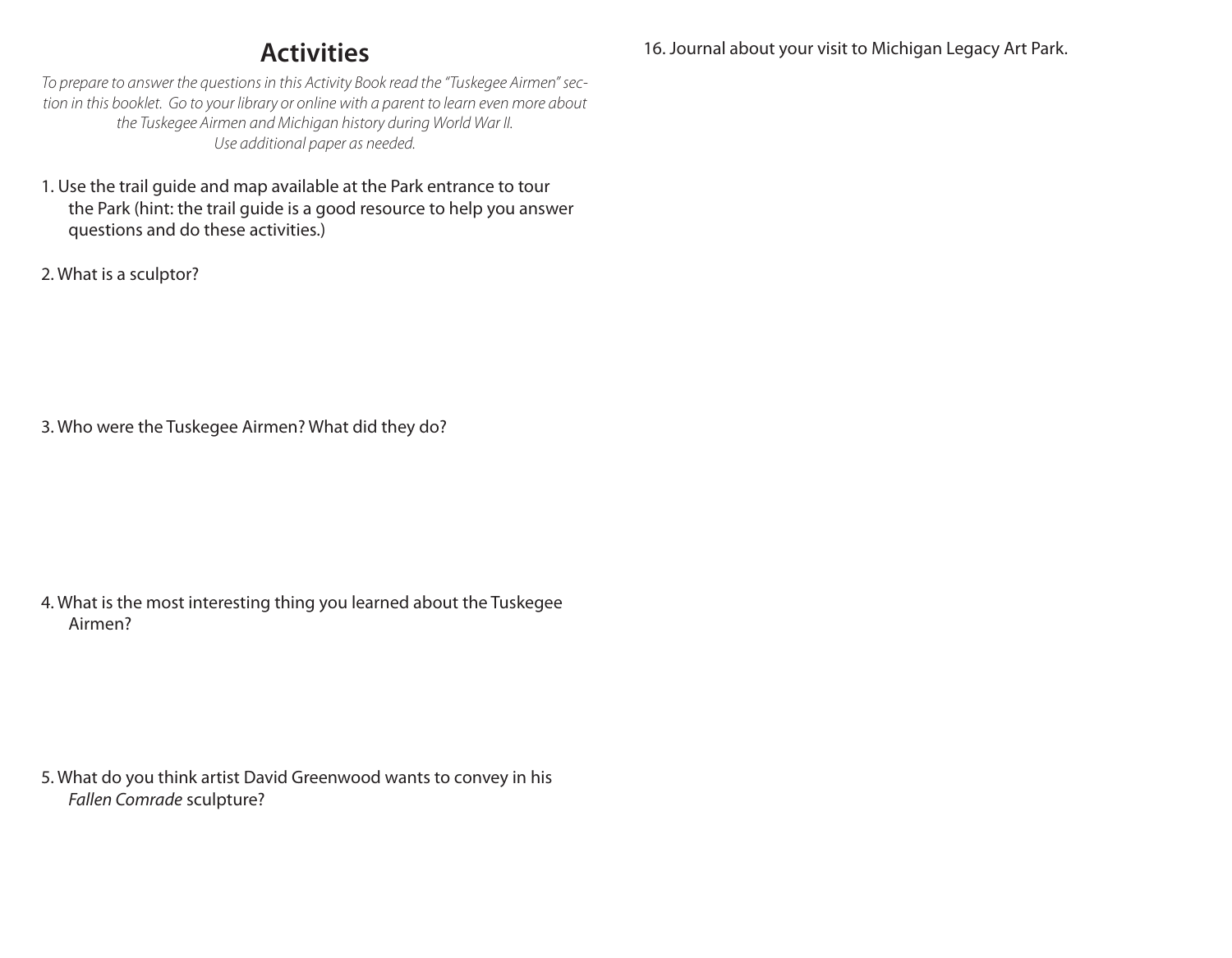- 13. Create a three-dimensional model of the sculpture and send a photo of your work with this completed booklet.
- 14. Work with your community to actually create and install the sculpture in your town and send a photo of the finished artwork.
- 15. Draw a picture of your favorite sculpture in the Park. Explain why you like it.

6. How does the sculpture make you feel and why?

7. Name two ways *Fallen Comrade* connects to Michigan History

8. Design a squadron patch the Tuskegee Airmen might have worn on their uniforms or design a picture to paint on one of their P-51 Mustang fighters. It can be done in square, circle or triangle.